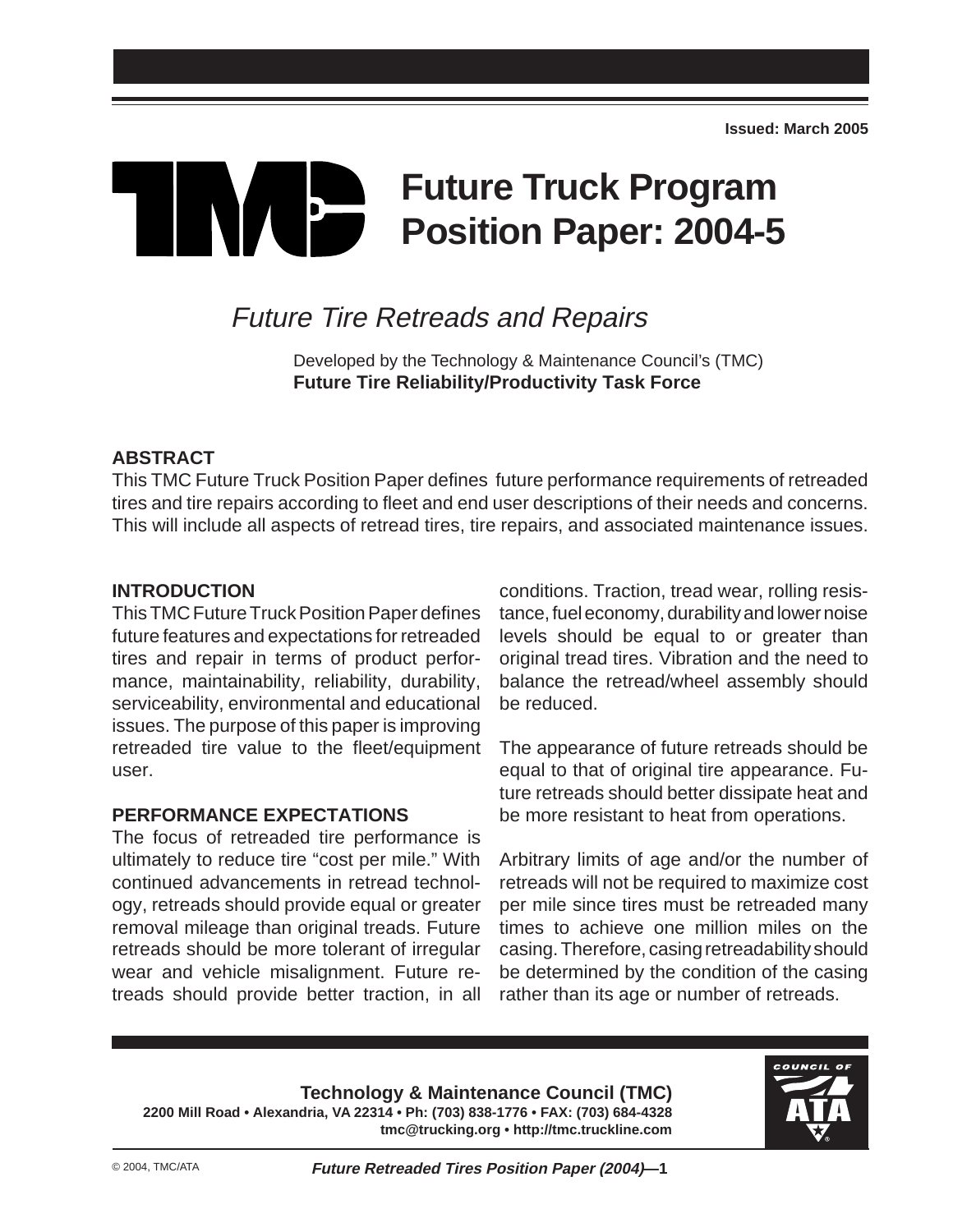Repairs need also to be able to eliminate bulges that occur as a result of sidewall section repairs. In the future, repairs will last the full lives of the casings and will ensure tires maximize their useful lives. Technology may be developed for better inspection methods and repair procedures, which do not require that the tire be demounted.

#### **MAINTAINABILITY EXPECTATIONS**

The appearance of future retreads will be equal to that of original tire appearance yet will be easily distinguished as a retread for the purpose of product performance analysis. The tread will be aligned straight as like the original tread or molded square over the belt package. Retread rubber will have improved adhesion to the casing with minimal heat, further improving durability of the casing. Retreads will maintain the balance of the casing and not require additional weight.

Repairs may be easier to install and more forgiving of placement. They should last for the life of the casing and maintain sidewall flexibility. Bead repairs should be easier to perform and provide a seal to the rim flange to prevent air leakage. Spot repairs in a casing sidewall should not allow ozone cracking any faster than the rest of the sidewall.

An anti-ozone treatment should be developed and applied to sidewalls and bead areas to improve casing appearance and total casing life performance. Sidewall repair of severe scrubbing should be developed to extend tire life in operations where curbing is a constant concern.

Casing inner liners will allow easier recognition of a run flat or underinflated condition. This must be accomplished by the original tire manufacturer. Innerliners can be self-repairing and nonporous to better maintain the inflation medium. At minimum, inner liners must continue to improve on their compatibility with repair materials and procedures. Belt packages or body plies will corrode less over time, making repairs faster, easier and more durable.

Repair material manufacturers should make a repair unit that can be applied to the exterior of a casing reinforcing the injured area making it capable of carrying the load for a temporary distance.

#### **RELIABILITY EXPECTATIONS**

Retreads of the future should be more reliable in all operations at all times, given proper application. Retreads should be able to operate at higher sustained speeds in all climate conditions, and must minimize any occurrence of casing component and/or retread failure, any internal air pressure loss due to faulty repairs and be balanced for life to reduce any irregular wear.

Future retreads should reduce the need for warranty claims through better inspection technology and tire tag data. Machines or other devices should thoroughly inspect casings from bead-to-bead and provide an analysis of the various components. Even the slightest anomalies or separations should be detected and repaired before the retread or repair process is allowed to begin. Better-trained technicians should be educated on advanced inspection techniques, which should give them the necessary tools for evaluating casing conditions. Better-trained technicians should also be able to help users determine a realistic cost/benefit threshold for repair and retread.

By starting with a sound casing, future retreads should operate at the same level of performance as new tires. Through advanced tire tag data, future casings should provide retread technicians with an accurate inflation, temperature, and mileage history. This will enable them to determine the type of service the casing is best suited for. Any repair and/or retread will be retained in the "memory" of the casing, giving the opportunity to determine